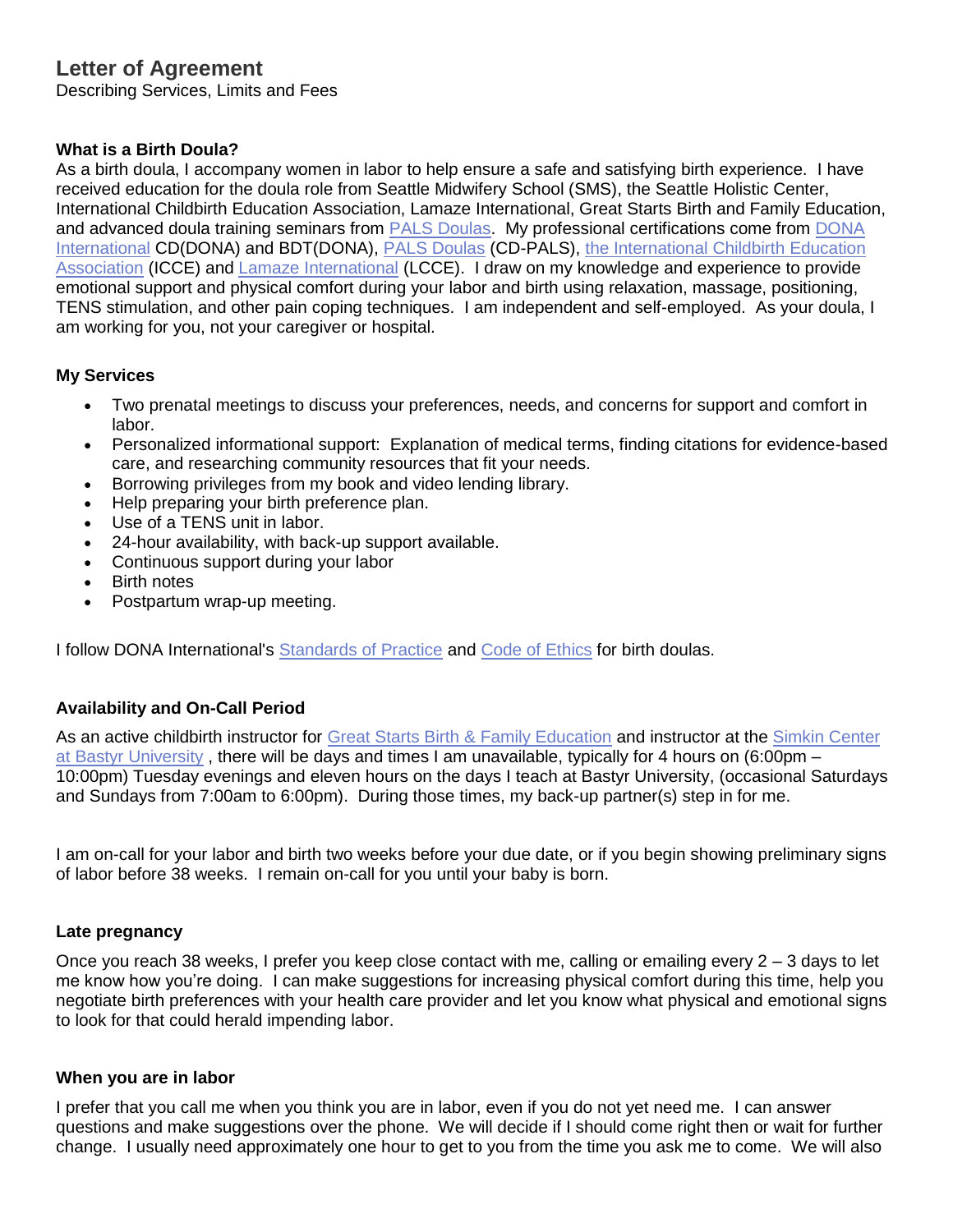decide where to meet: at your home, the hospital or the birth center. Except for extraordinary circumstances, I or my back-up will remain with you throughout labor and birth.

## **After the birth:**

I usually remain with you for one or two hours after birth, until you are comfortable and your family is ready for quiet time together. I can also help with initial breastfeeding, if necessary.

Two days after your baby's birth, I'll phone you to check in, answer questions and provide referrals if necessary. Within three weeks, we'll have a postpartum wrap-up meeting to discuss your birth experience, and answer questions, and hand-off the birth notes to I took during your labor and birth.

## **Limitations of Practice:**

*As a doula, I do not:*

- Perform clinical tasks, such as blood pressure, fetal heart checks, vaginal exams, and others. I am there to provide only physical comfort, emotional support and advocacy.
- Make decisions for you. I will help you get the information necessary to make an informed decision. I will also remind you if there is a departure from your birth plan.
- Speak to medical staff regarding matters where decisions are being made. I will discuss your concerns with you and suggest options, but you or your partner will speak on your behalf to medical staff.

## **Fees:**

My fee is \$1,000.00. A retaining fee of \$500 is due when you hire me and the remaining \$500 is due no later than two weeks after your baby is born.

Should you not wish to use my services after signing this agreement, but two weeks before your estimated due date, you will forfeit the \$500 deposit.

If you have paid the balance in full within two weeks of your baby's birth and are in anyway displeased with my services, you will receive a cheerful refund of \$500 up to six weeks after the birth of your baby.

Date: \_\_\_\_\_\_\_\_\_\_\_\_\_\_\_\_

\_\_\_\_\_\_\_\_\_\_\_\_\_\_\_\_\_\_\_\_\_\_\_\_\_\_\_\_\_\_\_\_ Client

\_\_\_\_\_\_\_\_\_\_\_\_\_\_\_\_\_\_\_\_\_\_\_\_\_\_\_\_\_\_\_\_ Client's Partner